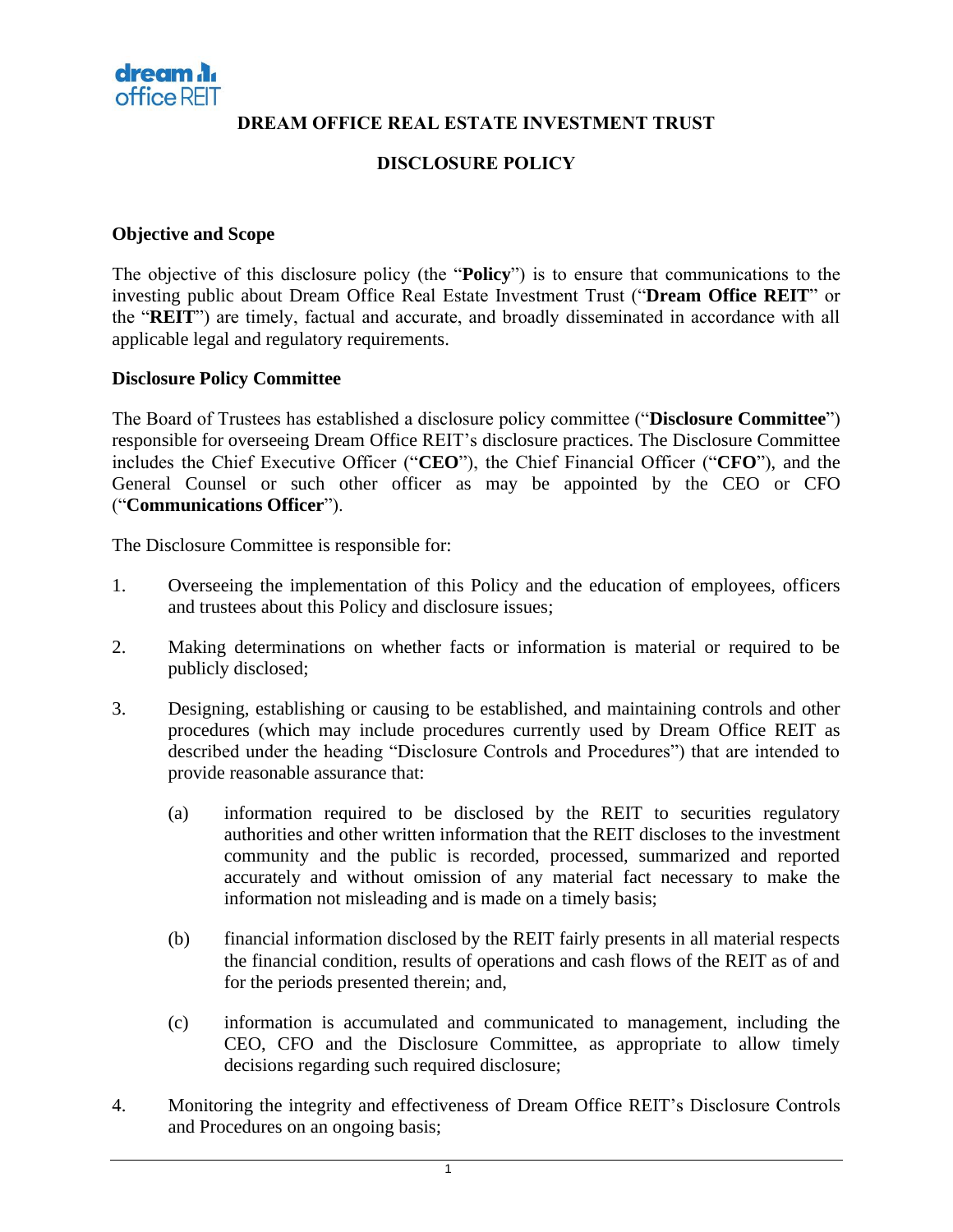- 5. Reviewing and supervising the preparation of statements made by or on behalf of the REIT (collectively, the "**Disclosure Statements**") in:
	- (a) all written documents required to be filed by the REIT with securities regulators pursuant to securities legislation, regulations and rules;
	- (b) press releases and other communications to unitholders and the public;
	- (c) presentations to analysts, the investment community, rating agencies and lenders;
	- (d) sustainability reports and other impact investing, environmental, social and governance disclosures; and
	- (e) information to be included on the REIT's website or otherwise electronically communicated to the public;
- 6. Monitoring the integrity and effectiveness of Dream Office REIT's Disclosure Controls and Procedures on an ongoing basis, including evaluating their effectiveness in connection with each fiscal year end; and
- 7. Periodically reviewing and recommending any material changes to this Policy for review by the Audit Committee and approval by the Board.

The Disclosure Committee will report to the Board of Trustees on an annual basis with respect to compliance with this Policy and its effectiveness and, if appropriate, recommend changes to this Policy to comply with changing regulatory requirements.

#### **Disclosure Controls and Procedures**

The Disclosure Committee shall establish specific procedures and timetables that shall be adhered to by the REIT and its employees for the preparation and, wherever practicable, review by such personnel, including the auditors and external legal counsel, as the Disclosure Committee may determine, and, ultimately, the dissemination of, all Disclosure Statements in compliance with this Policy. The Disclosure Committee may elect to, at any time, adopt controls and procedures that are different than those which have been previously established, provided that such controls and procedures, in the opinion of the Disclosure Committee, provide satisfactory assurance that Disclosure Statements are disclosed in compliance with this Policy.

The Disclosure Controls and Procedures will involve the following:

- 1. Identifying all continuous disclosure requirements under securities laws, rules and policies applicable to the REIT;
- 2. Identifying the individuals responsible for preparing reportable information and individuals, whether internal or external, responsible for reviewing reports or portions of reports to verify disclosure made with respect to their areas of responsibility or expertise;
- 3. Establishing timetables for the preparation and adequate review of reportable information;
- 4. Procedures for obtaining "sign-off" on disclosure of reportable information;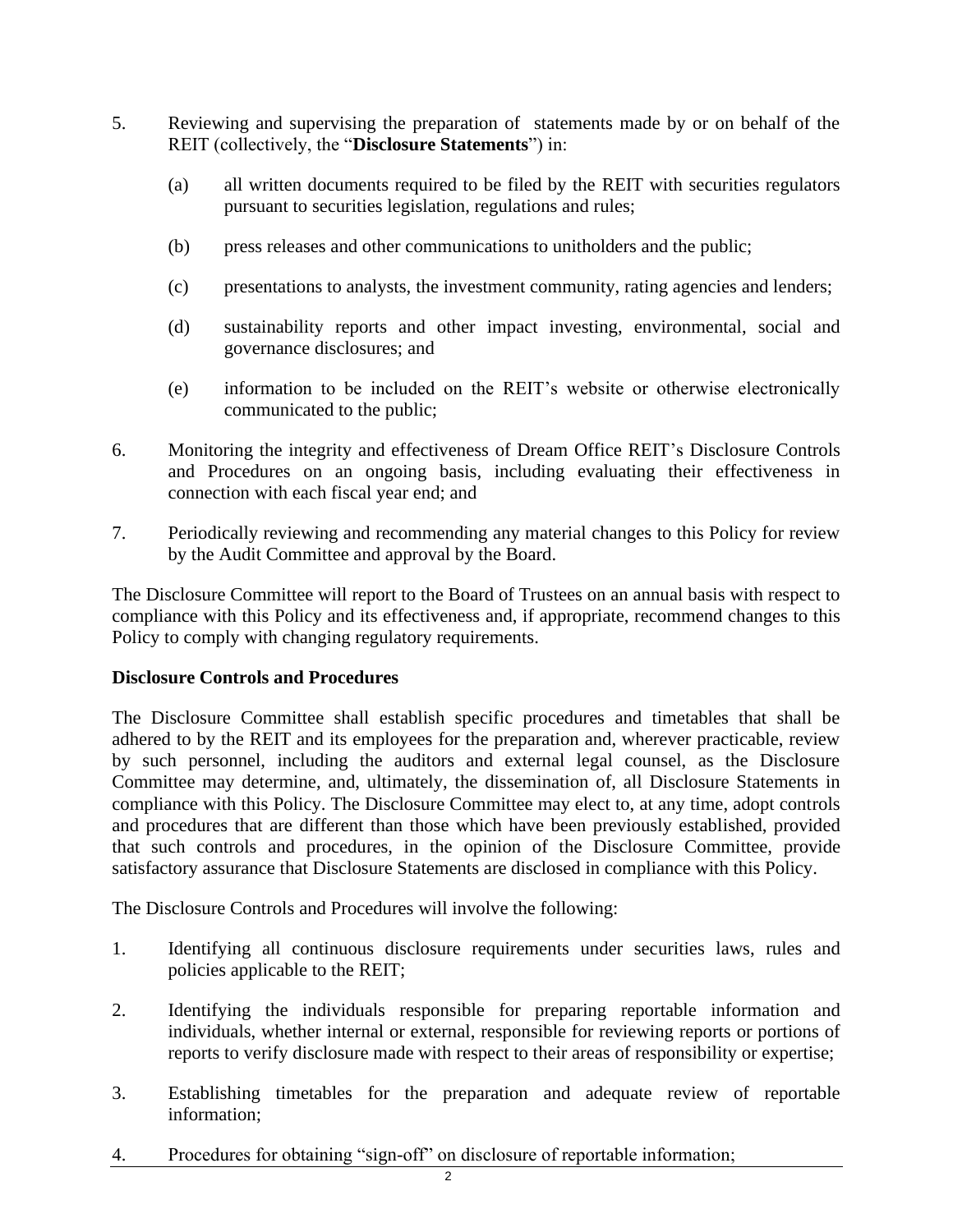- 5. Procedures for the identification and timely reporting to senior management and the Disclosure Committee of information which may constitute material information or a change in material information that had previously been publicly disclosed;
- 6. Documenting the procedures followed with respect to the release of each disclosure made in writing and for the review of any disclosure made orally; and
- 7. Ongoing evaluation of the REIT's Disclosure Controls and Procedures.

### **Principles of Disclosure of Material Information**

"Material information" is any information relating to the business and affairs of Dream Office REIT that would reasonably be expected to result in a significant change in the market price or value of the REIT's securities or that would reasonably be expected to have a significant influence on a reasonable investor's decision whether or not to buy, sell or hold REIT securities. Examples of developments that may give rise to material information include, but are not limited to, those set out in Appendix "A".

In connection with disclosure obligations under applicable laws and stock exchange rules, the REIT will adhere to the following basic disclosure principles:

- 1. Unless otherwise determined by the Disclosure Committee, material information will be publicly disclosed immediately via news release.
- 2. In certain circumstances, the Disclosure Committee may determine that immediate disclosure would be unduly detrimental to the REIT (for example if release of the information would prejudice negotiations in a corporate transaction), in which case the information will be kept confidential until the Disclosure Committee determines it is appropriate to publicly disclose. In such circumstances, the Disclosure Committee will determine how that information will be controlled and will consider whether a confidential material change report is required to be filed with applicable securities regulators.
- 3. Disclosure must include any information, the omission of which would make the rest of the disclosure misleading (half-truths are misleading).
- 4. Unfavourable material information must be disclosed as promptly and completely as favourable information.
- 5. Disclosure of forward-looking information will be made in accordance with the procedures set out in this Policy under "Forward Looking Information".
- 6. There will be no selective disclosure. Material information which has not been publicly disclosed must not be disclosed to selected individuals (for example, in an interview with an analyst or in a telephone conversation with an investor). If previously undisclosed material information has been inadvertently selectively disclosed, such information must be broadly disclosed immediately via news release. Pending such public disclosure, the REIT shall contact the stock exchanges on which its securities trade and, if necessary, request that trading in its securities be halted.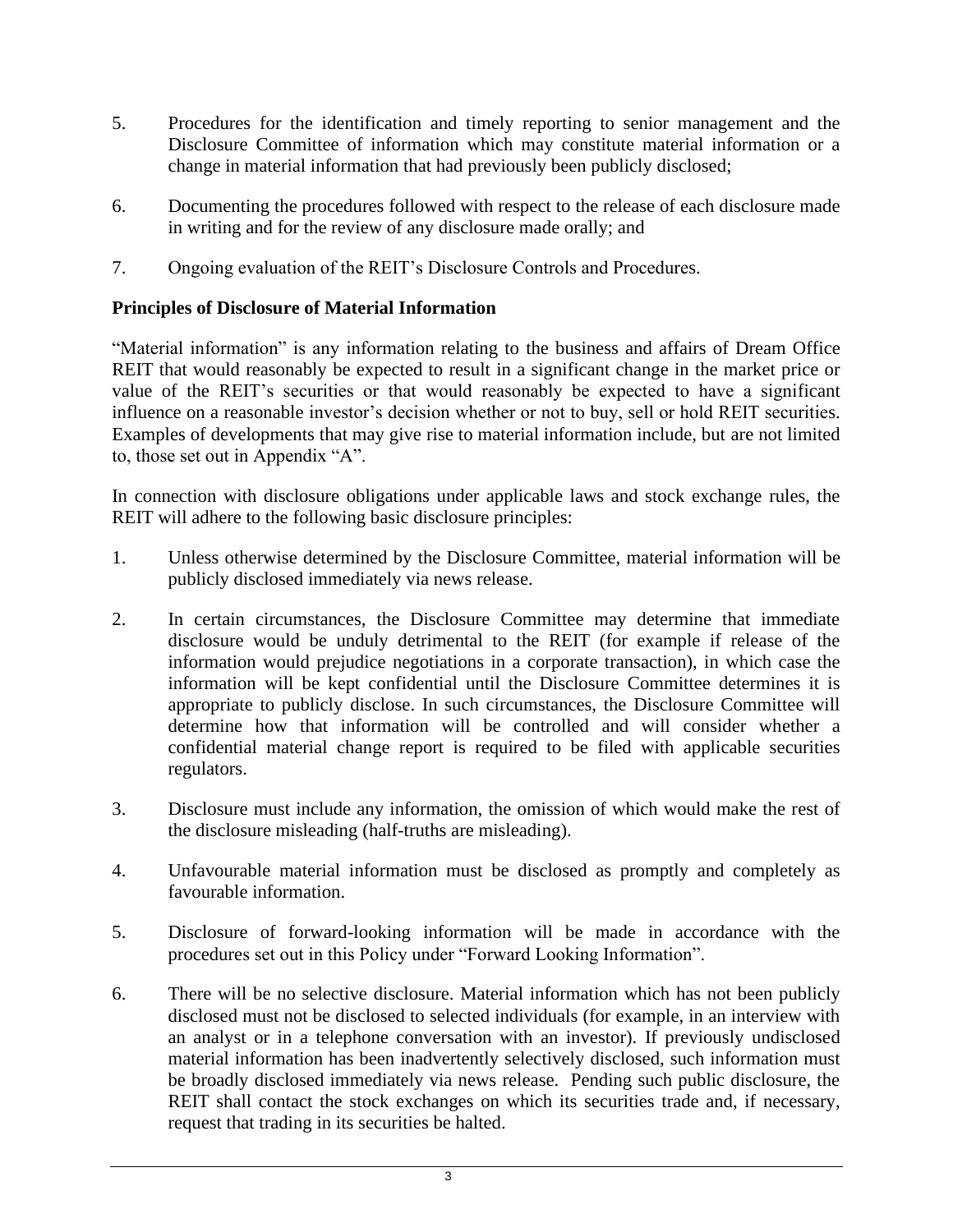- 7. Disclosure on the REIT's website alone does not constitute adequate disclosure of material information.
- 8. Disclosure must be corrected immediately if the REIT subsequently learns that earlier disclosure by the REIT contained a material error at the time it was given. In addition, prompt disclosure is required of any significant changes to previously disclosed information where that information becomes misleading as a result of subsequent events.
- 9. The REIT must file a material change report with appropriate regulatory authorities concerning any material change as soon as practicable and in any event within ten days of the date on which the change occurs.

In the event of any question as to whether or not facts or information constitute material information requiring disclosure, the Disclosure Committee will make the final determination, unless the Board otherwise determines that disclosure should be made.

#### **Trading Restrictions and Blackout Periods**

It is illegal for anyone to purchase or sell securities of any public company with knowledge of material information affecting that company that has not been publicly disclosed. Except in the necessary course of business, it is also illegal for anyone to inform any other person of nonpublic material information. Therefore, insiders and employees with knowledge of confidential or material information about Dream Office REIT or counter-parties in negotiations of material potential transactions are prohibited from trading REIT securities or securities of any such counter-party until the information has been fully disclosed and a reasonable period of time has passed for the information to be widely disseminated. These restrictions are described in more detail in the REIT's Insider Trading Policy.

#### **Reporting insiders**

Under securities laws, certain persons connected to the REIT are also required to file insider reports disclosing their interest in securities and related financial instruments of the REIT. Such persons include (i) trustees of the REIT, (ii) the CEO, CFO and COO of the REIT, (iii) any other officer or other employee of the REIT or of a subsidiary of the REIT or any director of a subsidiary of the REIT who has been advised by the Chief Financial Officer of the REIT that he or she is subject to insider reporting, (iv) any person or company (and the directors, CEO, CFO and COO of such company) who beneficially owns more than 10% of the outstanding voting securities of the REIT, and (v) any management company (and the directors, CEO, CFO and COO of such company) that provides significant management or administrative services to the REIT.

Initial insider reports are required to be filed within 10 calendar days of the reporting insider becoming a reporting insider of the REIT. Filing a subsequent insider report in respect of any change in such ownership or interest in the REIT's securities is required within five calendar days.

#### **Maintaining Confidentiality**

Any employee privy to confidential information is prohibited from communicating such information to anyone else, unless it is necessary to do so in the necessary course of business.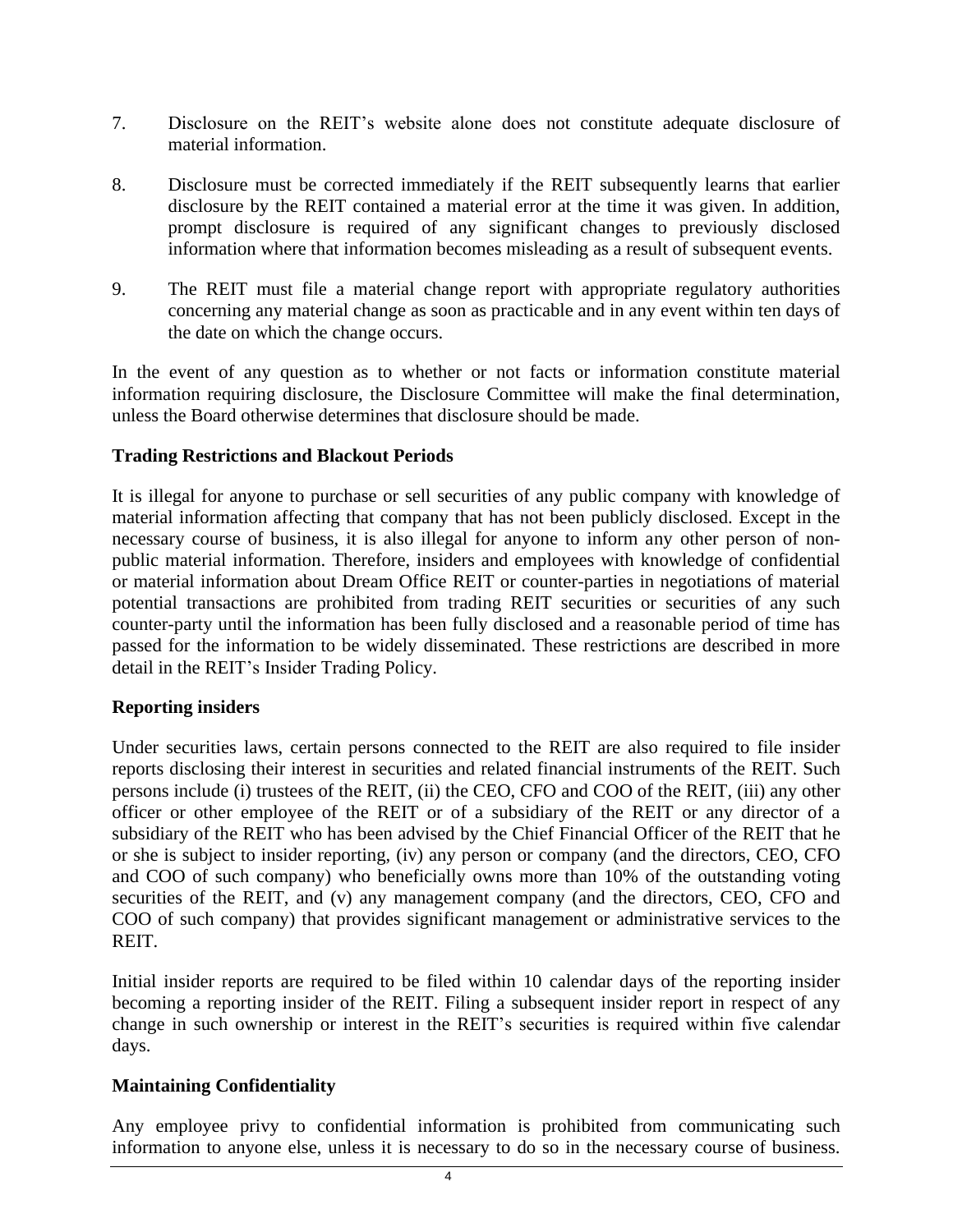Efforts will be made to limit access to such confidential information to only those who need to know the information and such persons will be advised that the information is to be kept confidential.

Outside parties privy to undisclosed material information concerning the REIT are to be told that they must not divulge such information to anyone else, other than in the necessary course of business and that they may not trade in Dream Office REIT's securities until the information is publicly disclosed.

Disclosure in the necessary course of business will generally cover communications with:

- Dream Office REIT employees, officers and Trustees;
- lenders, legal counsel, auditors, underwriters, accountants, investment bankers and consultants;
- credit rating agencies under contract with Dream Office REIT;
- customers, suppliers, or strategic partners where the communications are relevant to Dream Office REIT's business with them;
- government and government agencies and non-government regulators.

However, the necessary course of business exception does not cover communications to the media, analysts, institutional investors or other market professionals even if they expressly agree to maintain the disclosed information in confidence.

In order to prevent the misuse or inadvertent disclosure of non-public material information, the procedures set forth below should be observed at all times:

- 1. Documents and files containing confidential information should be kept in a safe place to which access is restricted to individuals who "need to know" that information in the necessary course of business and code names should be used, if necessary.
- 2. Confidential matters should not be discussed in places where the discussion may be overheard, such as elevators, hallways, restaurants, airplanes or taxis.
- 3. Confidential documents should not be read or displayed in public places and should not be discarded where others can retrieve them.
- 4. Employees must ensure they maintain the confidentiality of information in their possession outside of the office as well as inside the office.
- 5. Transmitting documents by electronic means, such as by fax, email or directly from one computer to another, should be made only where it is reasonable to believe that the transmission can be made and received under secure conditions.
- 6. Unnecessary copying of confidential documents should be avoided and documents containing confidential information should be promptly removed from conference rooms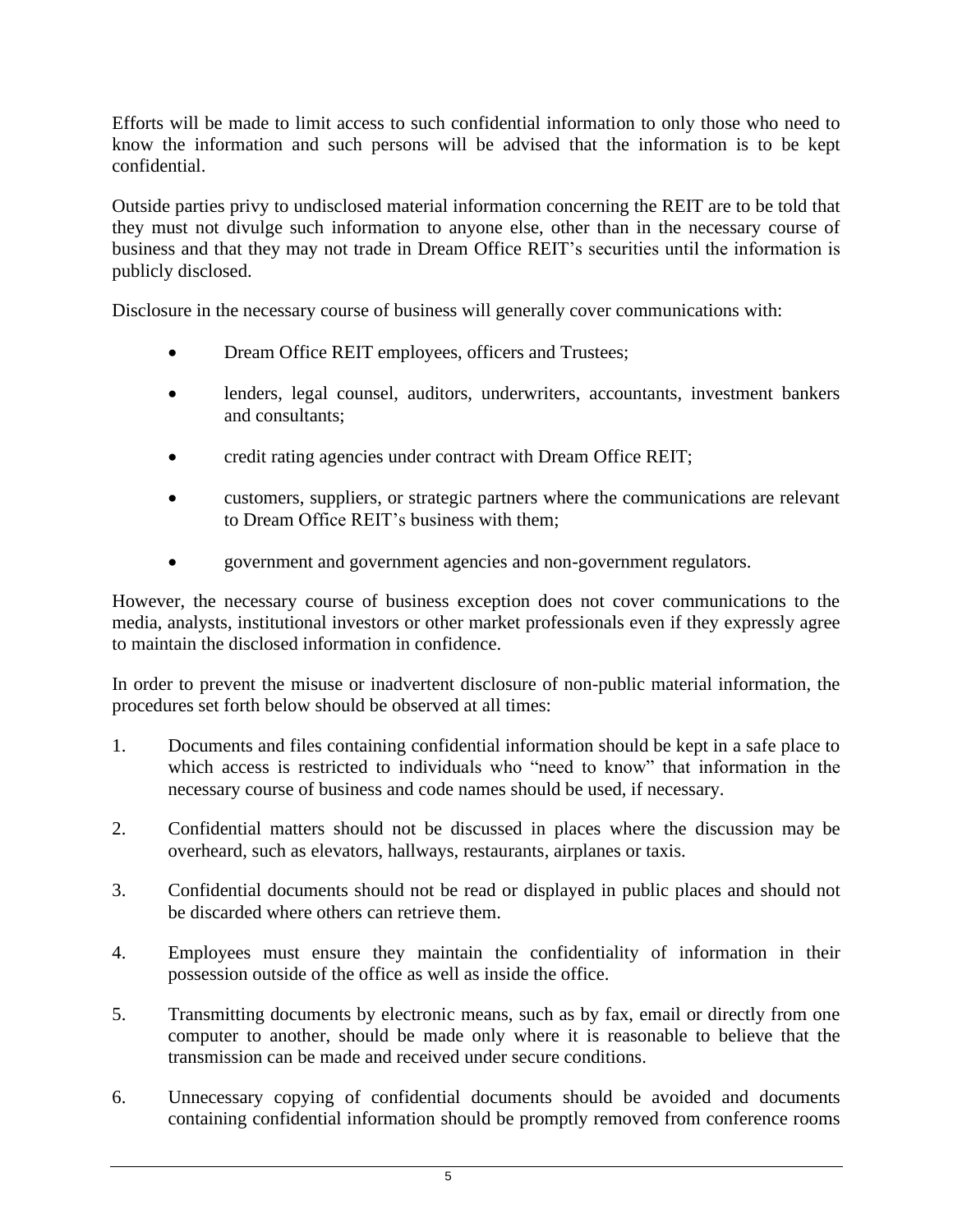and work areas after meetings have concluded. Extra copies of confidential documents should be shredded or otherwise destroyed.

- 7. Access to confidential electronic data should be restricted through the use of passwords or other applicable encryption technology.
- 8. Security over electronic devices through which confidential information is accessed, stored or transmitted should be maintained at all times.

### **Designated Spokespersons**

Dream Office REIT designates a limited number of spokespersons responsible for communication with the investment community, regulators or the media. The CEO and CFO shall be the official spokespersons for the REIT ("**Spokespersons**"). Individuals holding these offices may, from time to time, designate others to speak on behalf of the REIT as back-ups or to respond to specific inquiries.

Employees who are not authorized spokespersons must not respond, under any circumstances, to inquiries from the investment community, the media or others, unless specifically asked to do so by an authorized Spokesperson. All routine inquiries from analysts and investors shall be referred to the Communications Officer. The Communications Officer is authorized to provide such information as is publicly available and answer such questions based on previously available public information. Inquiries beyond previously available information shall be referred to the Disclosure Committee to assess whether further disclosure or supplementary information to previous disclosure needs to be released.

#### **News Releases**

News releases respecting material information should contain sufficient detail to enable the media and investors to understand the substance and importance of such information while avoiding exaggerated reports or promotional commentary.

If the stock exchange(s) upon which units of the REIT are listed is open for trading at the time of a proposed announcement, prior notice of a news release announcing material information must be provided to the market surveillance department to enable a trading halt, if deemed necessary by the stock exchange(s). If a news release announcing material information is issued outside of trading hours, market surveillance must be notified before the market opens.

Annual and interim financial results will be publicly released as soon as practicable following the Board of Trustees' approval of the financial statements.

News releases will be disseminated through an approved news wire service that provides simultaneous national and/or international distribution. News releases will be transmitted to all stock exchange members, relevant regulatory bodies, major business wires, national financial media and the local media in areas where the REIT has its headquarters and operations.

News releases will be posted on the REIT's website immediately after release over the news wire. The news release page of the website shall include a notice that advises the reader that the information posted was accurate at the time of posting, but may be superseded by subsequent public disclosure.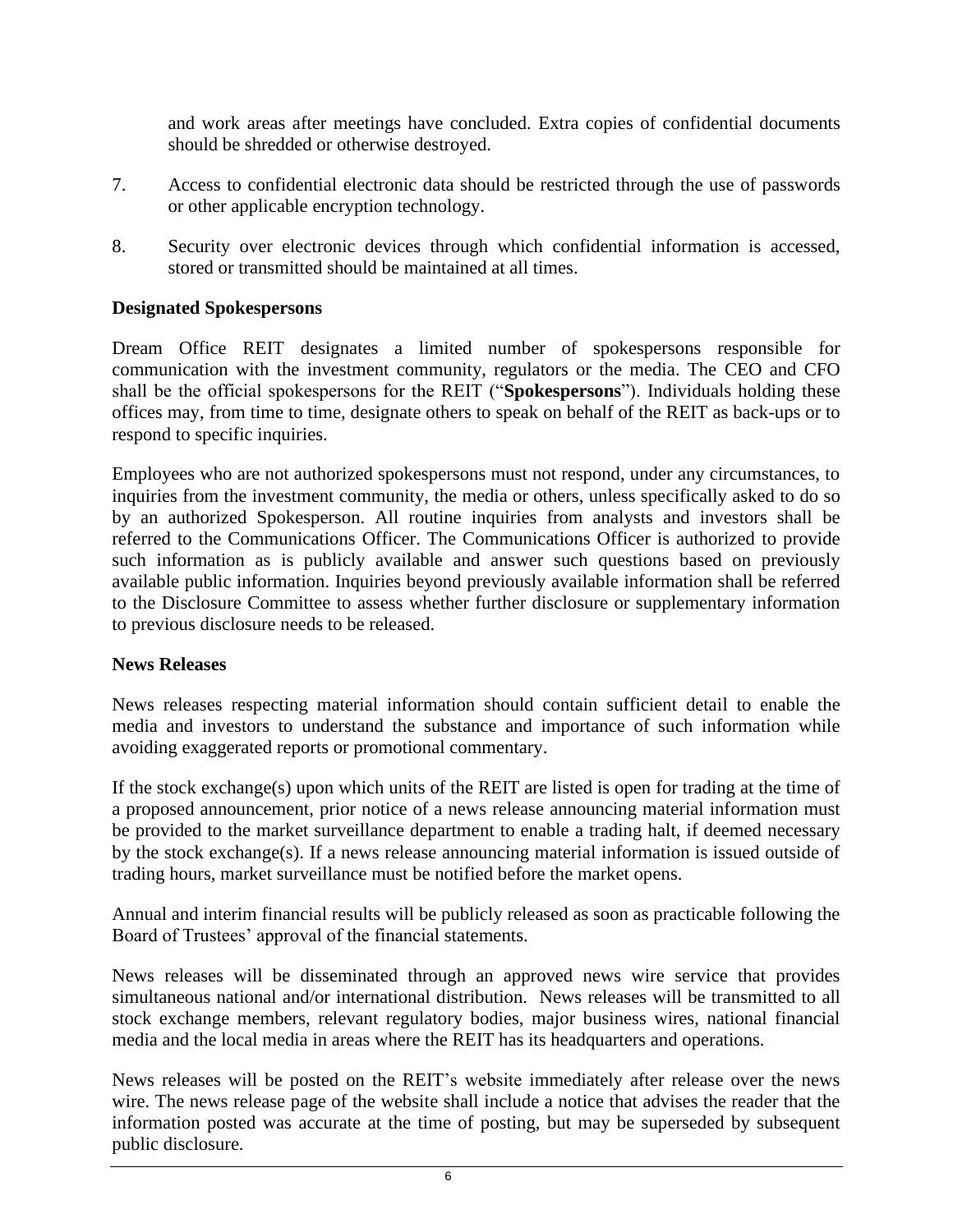### **Conference Calls**

If deemed necessary, and appropriate, conference calls may be held for quarterly earnings and major developments, whereby discussion of key aspects is accessible simultaneously to all interested parties, some as participants by telephone and others in a listen-only mode by telephone or via a webcast over the Internet. The call will be preceded by a news release containing all relevant material information.

Dream Office REIT will provide advance notice of the conference call and/or webcast by issuing a news release announcing the date and time and providing information on how interested parties may access the call and/or webcast. In addition, the REIT may send invitations to analysts, institutional investors, the media and others to participate. Any non-material supplemental information provided to participants will also be posted to the website for others to view. A tape recording of the conference call and/or an archived audio webcast on the Internet will be made available following the call for a minimum of seven days, for anyone interested in listening to a replay.

#### **Rumours**

Dream Office REIT shall not comment, affirmatively or negatively, on rumours. This also applies to rumours on the Internet. If an employee is aware of a material rumour, they shall advise the Disclosure Committee for consideration. However, should the stock exchange request that the REIT make a definitive statement in response to a market rumour that is causing significant volatility in the REIT's units, the Disclosure Committee will consider the matter and take appropriate action.

### **Contacts with Analysts and Investors**

Disclosure in individual or group meetings does not constitute adequate disclosure of information that is considered non-public material information. If the REIT intends to announce material information at an analyst or unitholders' meeting or a press conference or conference call, the announcement must be preceded by a news release.

Dream Office REIT recognizes that meetings with analysts and significant investors are an important element of the REIT's investor relations program. Dream Office REIT may meet with analysts and investors on an individual or small group basis as needed and will initiate contacts or respond to analyst and investor calls in a timely, consistent and accurate fashion in accordance with this disclosure policy.

The REIT will provide only non-material information through individual and group meetings, in addition to regular publicly disclosed information.

The REIT may maintain a "frequently asked questions" section on its website and may post information similar to the non-material information provided in individual investor and group meetings.

#### **Contacts with Media**

It is our policy that only the Spokespersons speak to any media (including print, broadcast and electronic media) concerning the REIT or any of its business activities. On occasion, it may be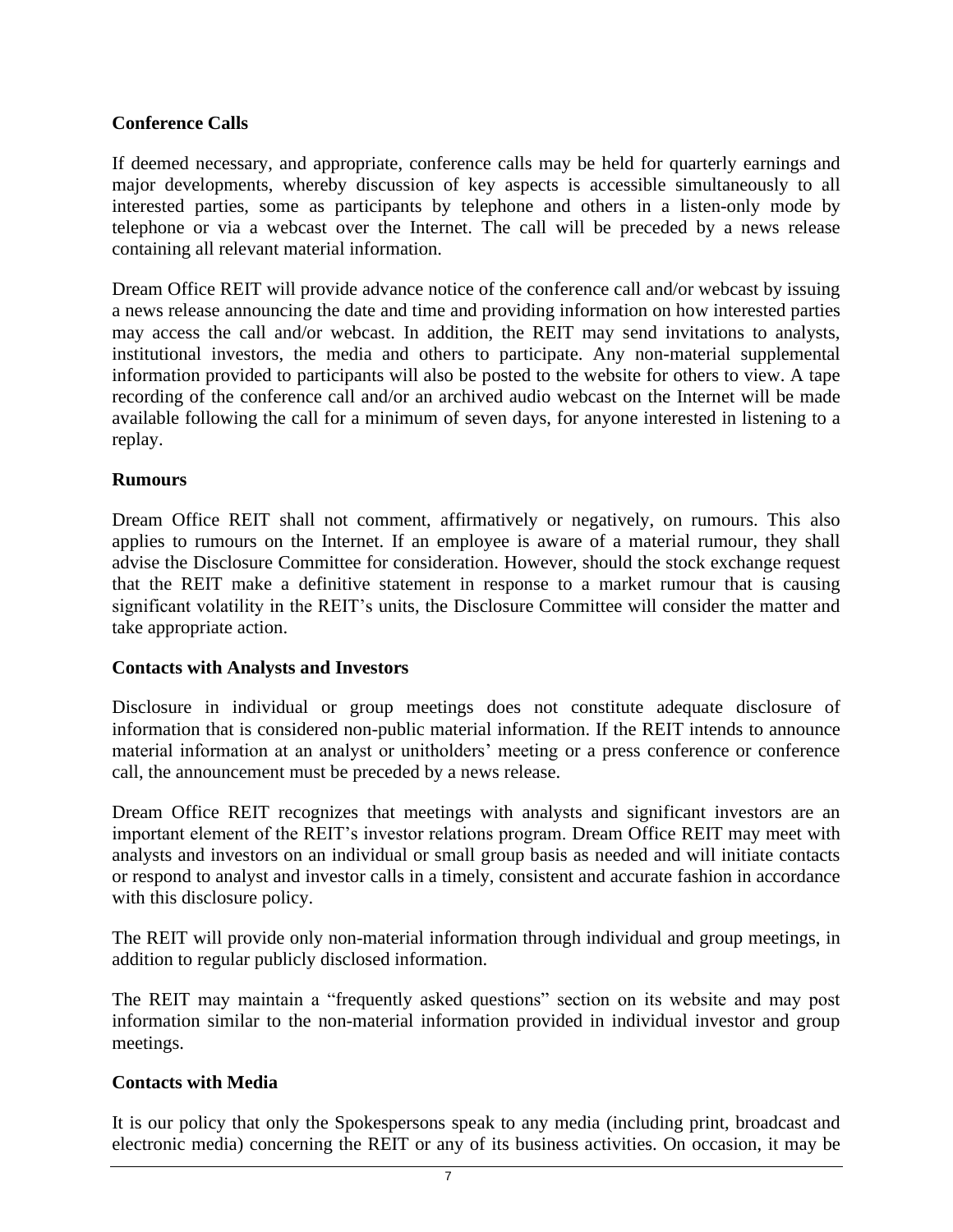appropriate for other individuals to speak with the media; however, prior approval must be obtained from the Disclosure Committee.

All media releases must receive approval of the Disclosure Committee prior to their issuance. This requirement applies to all releases, whether issued corporately, by a subsidiary of the REIT or on behalf of an individual property. The approval must include a review of the final text of the release and the list of contacts to whom the release will be issued.

The media may contact our offices or sites for various types of information relating to Dream Office REIT and its business. Employees approached by the media should direct all calls to the Spokespersons.

If the media contacts an employee by any means (including phone, personal visit, or e-mail) with a request for information, they should do the following:

- Inquire as to the information that is being requested;
- Inquire as to the purpose of the information request;
- Inquire when the story is expected to be published or run on the radio or television;
- Inquire what their deadline is for a response from the REIT;
- Ask for all contact information: and
- Notify the Disclosure Committee immediately.

In some cases it may be decided by the Disclosure Committee that an individual other than a Spokesperson should respond to a specific media request. In such an instance, the following guidelines shall be adhered to by the designated individual:

- Provide a draft of the media release, or contents of the message to be delivered to the Disclosure Committee for approval;
- In the case of a media request, the media release shall confirm facts only, and only information which has previously been publicly disclosed will be discussed;
- Do not answer questions that do not relate to the original media request;
- Do not speculate or exaggerate;
- Do not be defensive or argumentative;
- Be concise, defuse negatives, correct fallacies or inaccuracies;
- Do not go off the record; and
- Avoid saying "no comment".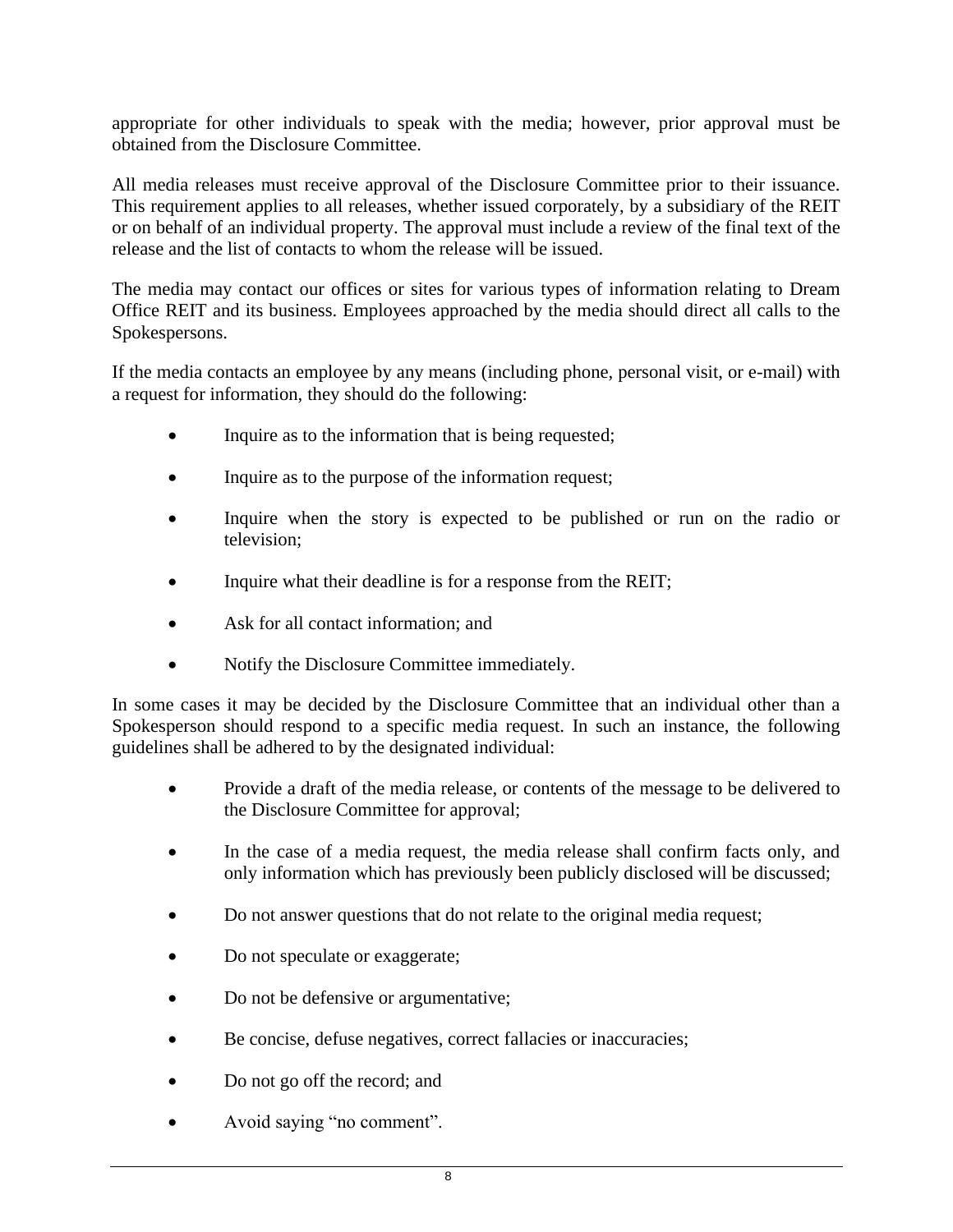The designated individual should follow up, read the article, view and, if possible, tape the TV segment, or listen to the radio report to ensure its accuracy. Copies of any such media coverage and the designated employees' notes should be forwarded to the Disclosure Committee.

### **Reviewing Analyst Draft Reports and Models**

Dream Office REIT generally will not review analysts' draft research reports or models. However, in order to prevent dissemination of inaccurate information, the REIT may, as necessary, review a report or model for the purpose of pointing out errors in fact based on publicly disclosed information. With respect to an analyst's estimates or projections, the REIT's policy is not to comment on or question an analyst's assumptions unless they are not realistic in view of previously disclosed historical information or other publicly available information. Dream Office REIT will not confirm, or attempt to influence, an analyst's opinions or conclusions and will limit its comments on the analyst's model and earnings estimates as described above. Under no circumstances should the designated Spokesperson comment on any forecasts, projections or other forward-looking information contained in a draft analyst's report or model.

### **Distributing Analyst Reports**

Analyst reports are proprietary products of the analyst's firm. Re-circulating a report by an analyst may be viewed as an endorsement of the report by the REIT. For these reasons, Dream Office REIT will not provide analyst reports through any means to persons outside of the REIT including posting such information on its website. The REIT may post on its website a complete list, regardless of the recommendation, of all the investment firms and analysts who provide research coverage on the REIT. If provided, such list will not include links to the analysts' websites or publications.

### **Forward-looking Information**

Should Dream Office REIT elect to disclose forward-looking information ("**FLI**") in Disclosure Statements, the following guidelines will be observed:

- 1. The information, if deemed material, will be broadly disseminated via news release, in accordance with this disclosure policy (i.e., at or before the time of disclosing the FLI).
- 2. The document or oral statement containing the FLI will contain the following cautionary language, proximate to the FLI:
	- (a) A statement identifying the FLI as "forward-looking information";
	- (b) A statement that actual results may vary from the FLI and identifying material factors that could cause actual results to differ materially from the FLI; and
	- (c) A statement of the specific material factors or assumptions that were applied in making the FLI.
- 3. There must be a reasonable basis for the FLI.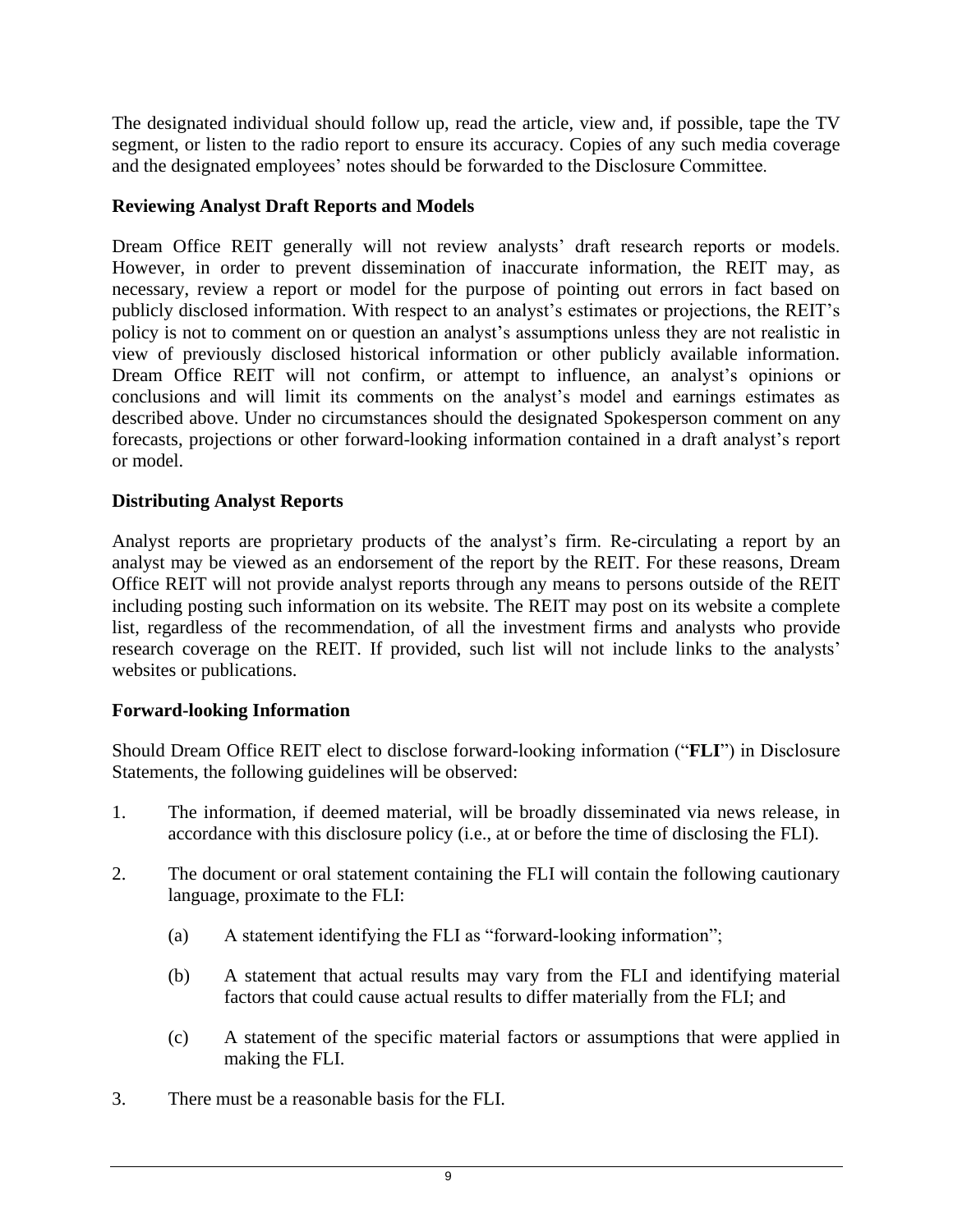- 4. The disclosure of FLI will be accompanied by a statement that disclaims the REIT's intention or obligation to update or revise the FLI, whether as a result of new information, future events or otherwise, except as may be required by applicable securities laws, rules or policies. Notwithstanding this disclaimer, should subsequent events prove past statements about current trends to be materially off target, the REIT may choose to issue a news release explaining the reasons for the difference. In this case, the REIT will update its guidance on the anticipated impact on revenue and earnings (or other key metrics).
- 5. Where the FLI is about prospective financial performance, results of operations, financial position or cash flows, it must be accompanied by such additional cautionary language and comply with such other requirements as may be required by law.

When material Forward-Looking Information has been previously disclosed in written communications, including in any disclosure filed with securities regulators or posted on Dream Office REIT's website, in addition to observing the general guidelines set out above, Dream Office REIT will include a discussion in its MD&A of events and circumstances that occurred during the MD&A period that are reasonably likely to cause actual results to differ materially from such previously disclosed material Forward-Looking Information, including a discussion of the expected differences. Should a determination be made to withdraw previously disclosed material Forward-Looking Information, the MD&A will include a discussion of the events and circumstances that led to the decision, including a discussion of the underlying assumptions that are no longer valid.

If Dream Office REIT provides forward-looking information about prospective financial performance, financial position or cash flows that is based on assumptions about future economic conditions and courses of action (whether such forward-looking information is presented in the format of a historical statement of financial position, statement of comprehensive income or statement of cash flows or not) ("**Financial FLI**"), then, in addition to observing the general guidelines set out above, Dream Office REIT will:

- 1. only disclose Financial FLI that is limited to a period for which the information in the Financial FLI can be reasonably estimated and uses the same accounting policies Dream Office REIT expects to use to prepare its historical financial statements for the period covered by the Financial FLI;
- 2. state the date management approved the Financial FLI, if the document containing the Financial FLI is undated;
- 3. include disclosure that explains the purpose of the Financial FLI and cautions readers that the information may not be appropriate for other purposes; and
- 4. disclose in its MD&A material differences between actual results and previously released material Financial FLI for the period covered by the MD&A.

When Forward-Looking Information is disclosed through oral communications, including conference calls and speeches, the applicable Spokesperson will observe the general guidelines relating to FLI above, but may direct individuals to Dream Office REIT's publicly available documents for additional information about material factors or assumptions used in the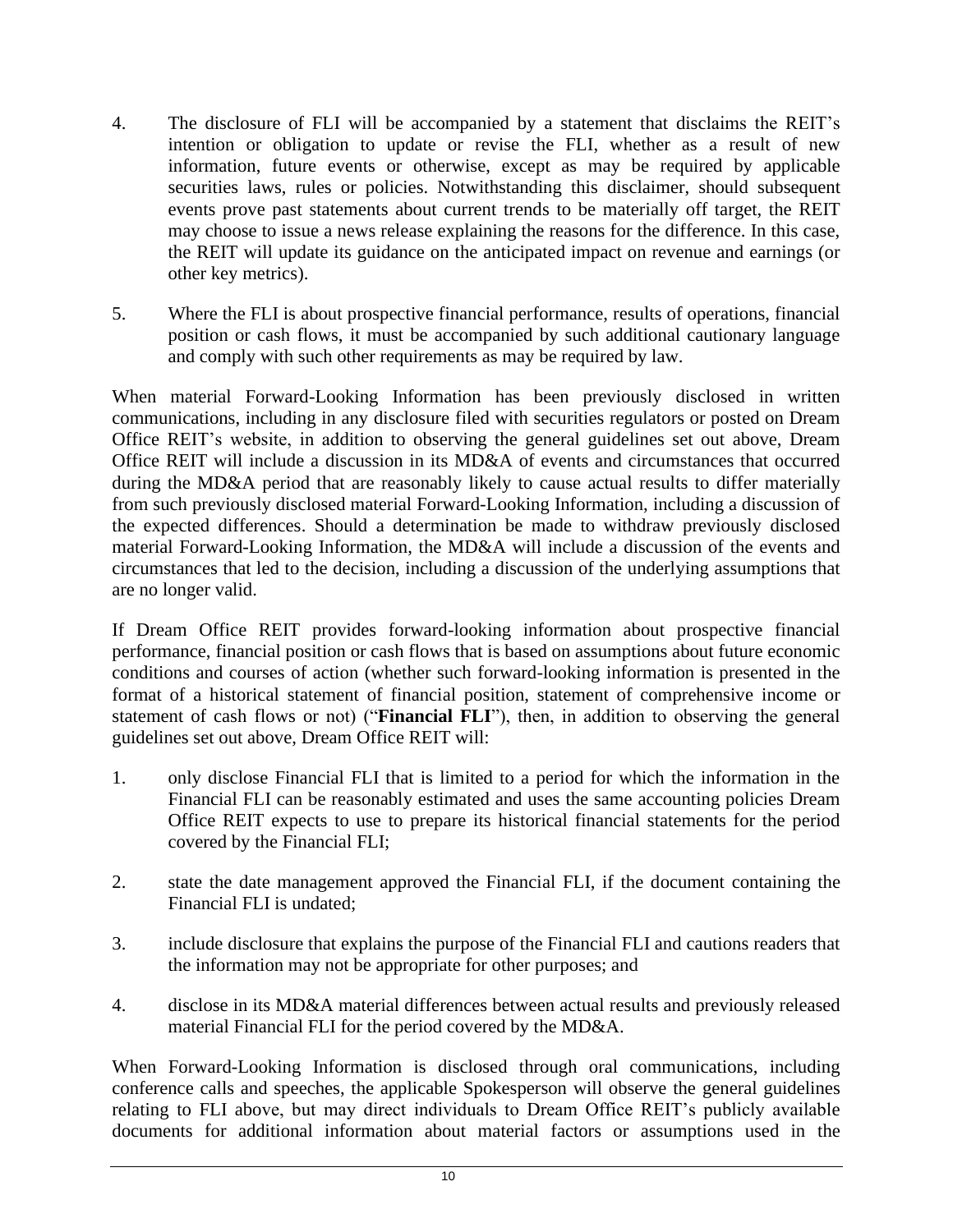preparation of the FLI and material risk factors and uncertainties that may cause actual results to differ from the FLI.

## **Disclosure Record**

Dream Office REIT will maintain a six-year file containing all public information about the REIT, including continuous disclosure documents, news releases, analysts' reports, transcripts or tape recordings of conference calls, and newspaper articles.

### **Responsibility for Electronic Communications**

This disclosure policy also applies to electronic communications. Accordingly, officers and employees responsible for written and oral public disclosures shall also be responsible for electronic communications.

The Communications Officer is responsible for updating the investor relations section of the REIT's website and is responsible for monitoring all REIT information placed on the website to ensure that it is accurate, complete, up-to-date and in compliance with relevant securities laws.

The Disclosure Committee must approve all links from the REIT's website to a third party website. Any such links will include a notice that advises the reader that he or she is leaving the REIT's website and that the REIT is not responsible for the contents of the other site.

Investor relations material shall be contained within a separate section of the REIT's website and shall include a notice that advises the reader that the information posted was accurate at the time of posting, but may be superseded by subsequent disclosures. All data posted to the website, including text and audiovisual material, shall show the date such material was issued. Any material changes in information must be updated immediately. The minimum retention period on the website for financial statements and annual reports shall be two years and for supplementary information packages shall be one year.

Disclosure on the REIT's website alone does not constitute adequate disclosure of information that is considered material non-public information. Any disclosures of material information on the REIT's website will be preceded by the issuance of a news release.

The Communications Officer shall also be responsible for responses to electronic inquiries. Only public information or information which could otherwise be disclosed in accordance with this disclosure policy shall be utilized in responding to electronic inquiries. In order to ensure that no material undisclosed information is inadvertently disclosed, employees are prohibited from participating in Internet chat rooms or newsgroup discussions on matters pertaining to the REIT's activities or its securities.

# **Communication and Enforcement**

This Policy extends to all trustees, officers and employees of Dream Office REIT and its subsidiaries, including trusts and partnerships in which the REIT owns, directly or indirectly, at least a 50% equity interest, and authorized Spokespersons. New trustees, officers and employees will be provided with a copy of this Policy. This Policy shall be posted and maintained on the REIT's Intranet.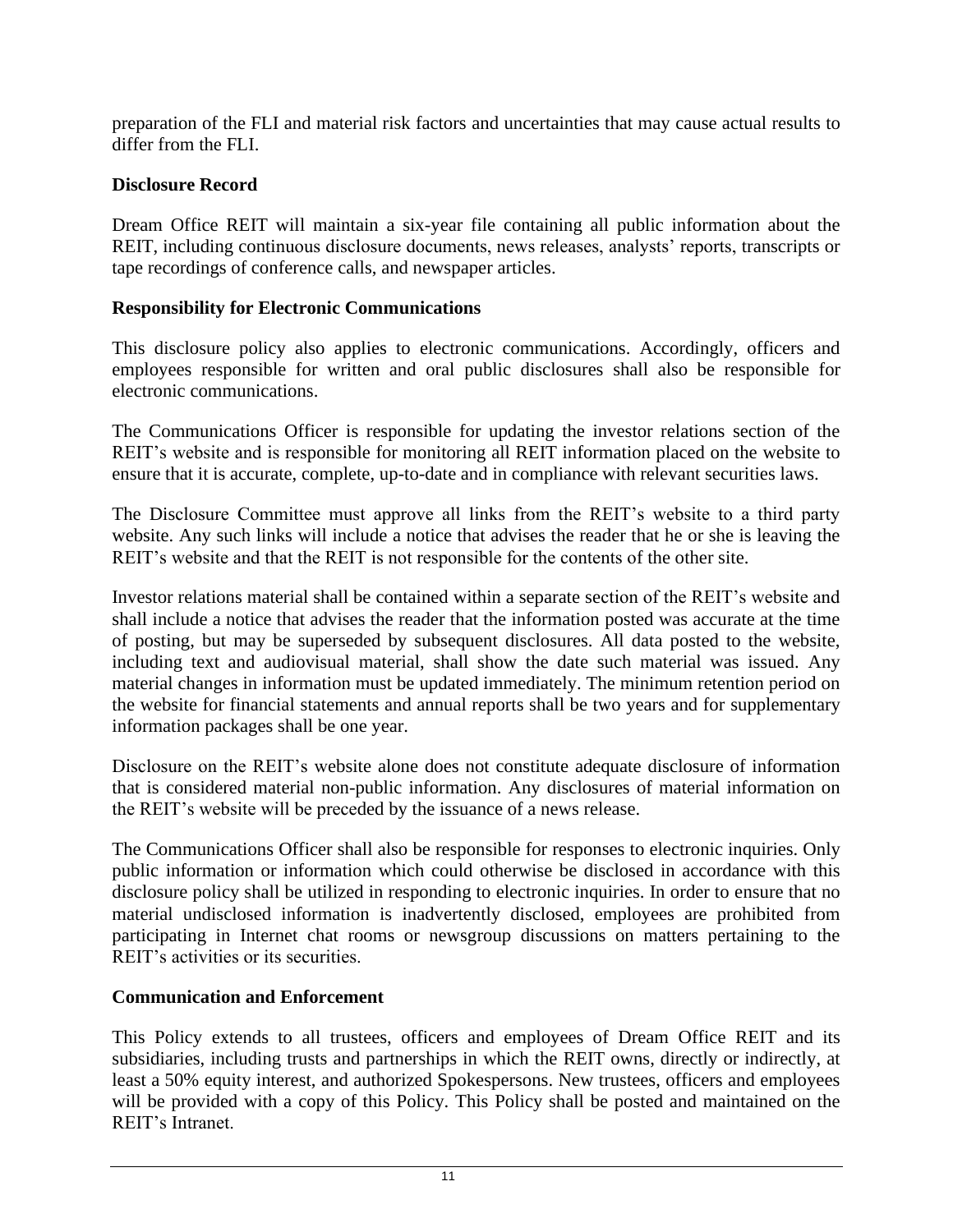Any employee who violates this Policy may face disciplinary action up to and including termination of his or her employment with the REIT without notice. The violation of this Policy may also violate certain securities laws. If it appears that an employee may have violated such securities laws, the REIT may refer the matter to the appropriate regulatory authorities, which could lead to penalties, including fines and/or imprisonment.

The undersigned acknowledges receiving and reviewing this Disclosure Policy and that the terms of the policy are understood.

Name (print) Signature

Date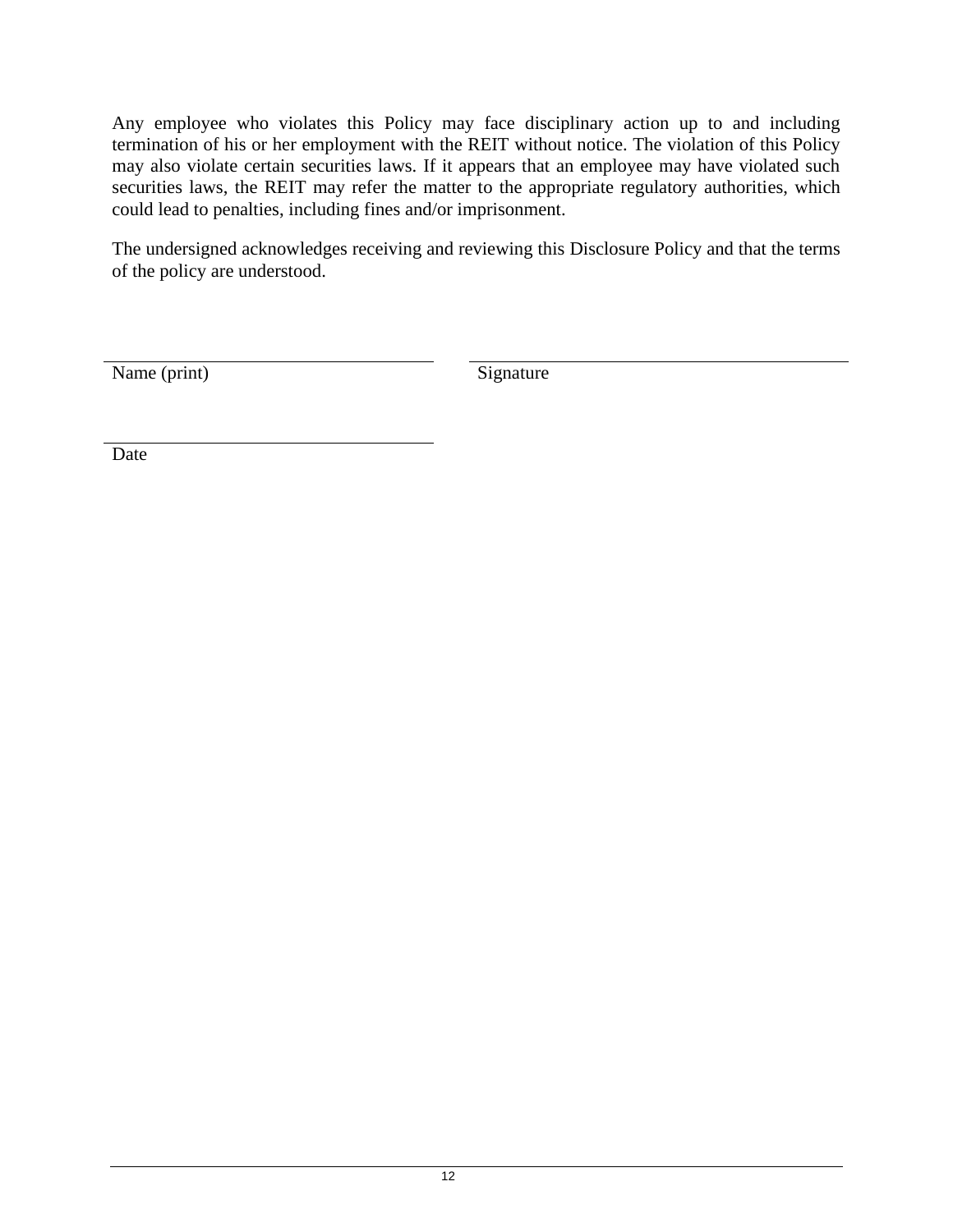# **Appendix A**

# **Examples of Potentially Material Information**

The following are examples of the types of events or information which may be material. This list is not exhaustive and is not a substitute for the REIT and the Disclosure Committee exercising their own judgement in making materiality determinations.

## *Changes in Corporate Structure*

- changes in share ownership that may affect control of the REIT
- major reorganizations, amalgamations, or mergers
- take-over bids, issuer bids, or insider bids

## *Changes in Capital Structure*

- the public or private sale of additional securities
- planned repurchases or redemptions of securities
- planned splits of units or offerings of warrants or rights to buy units
- any unit consolidation, unit exchange, or unit distribution
- changes in the REIT's distribution payments or policies
- the possible initiation of a proxy fight
- material modifications to rights of security holders

# *Changes in Financial Results*

- a significant increase or decrease in near-term earnings prospects
- unexpected changes in the financial results for any periods
- shifts in financial circumstances, such as cash flow reductions, major asset write-offs or write-downs
- changes in the value or composition of the REIT's assets
- any material change in the REIT's accounting policy

# *Changes in Business and Operations*

- any development that affects the REIT's resources, technology, products or markets
- a significant change in capital investment plans or corporate objectives
- major labour disputes or disputes with major contractors or suppliers
- significant new contracts, products, patents, or services or significant losses of contracts or business
- significant discoveries by resource companies
- changes to the board of trustees or executive management, including the departure of the REIT's CEO, CFO, COO or president (or persons in equivalent positions)
- the commencement of, or developments in, material legal proceedings or regulatory matters